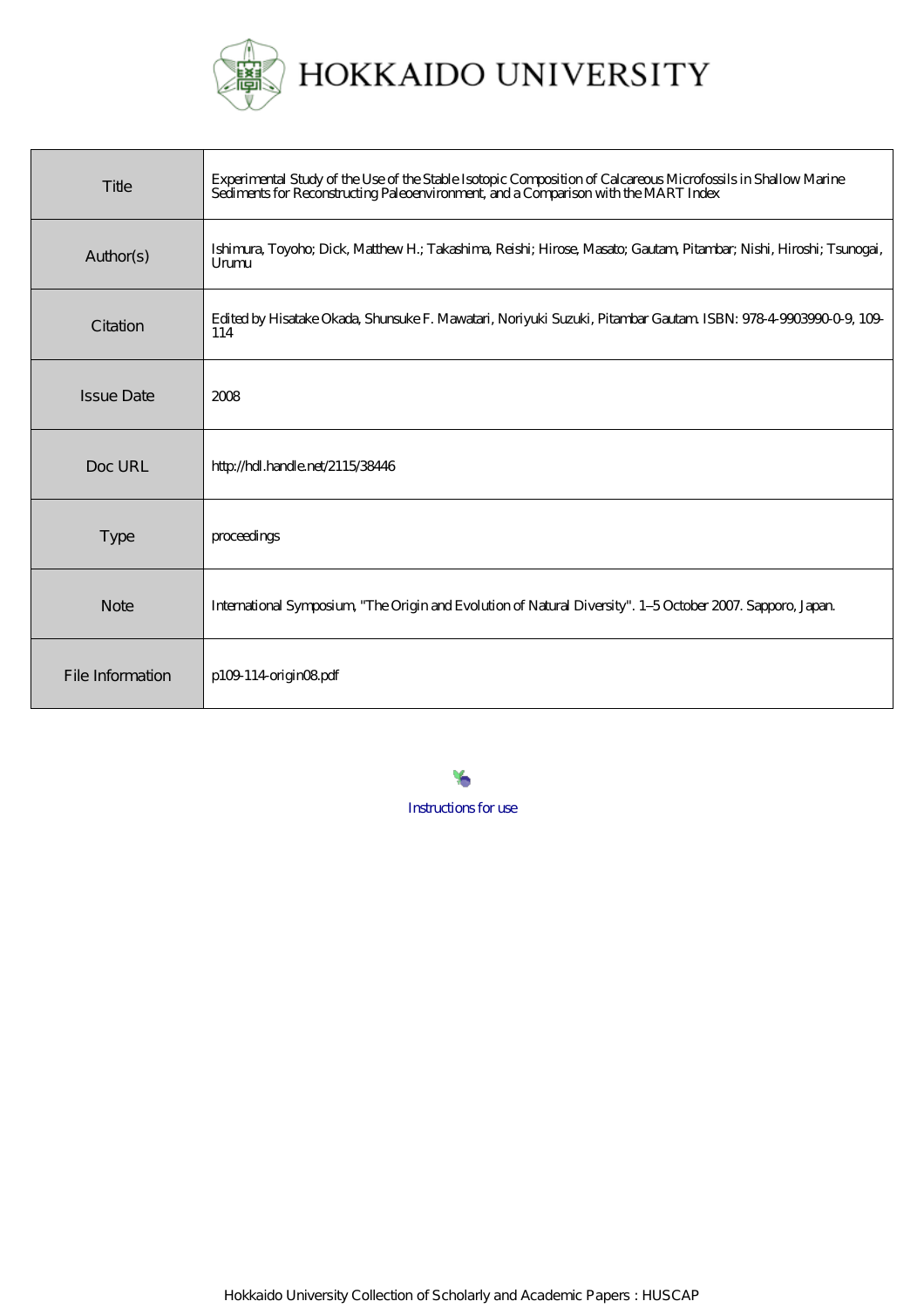# **Experimental Study of the Use of the Stable Isotopic Composition of Calcareous Microfossils in Shallow Marine Sediments for Reconstructing Paleoenvironment, and a Comparison with the MART Index**

Toyoho Ishimura<sup>1,\*</sup>, Matthew H. Dick<sup>1</sup>, Reishi Takashima<sup>2</sup>, Masato Hirose<sup>3</sup>, Pitambar Gautam<sup>1</sup>, Hiroshi Nishi<sup>3</sup> and Urumu Tsunogai<sup>3</sup>

*1 COE for Neo-Science of Natural History, Faculty of Science, Hokkaido University, Sapporo 060-0810, Japan 2 School of Marine Science and Technology, Tokai University, 3-20-1 Shimizu-ku Orido, Shizuoka 424-8610, Japan 3 Department of Natural History Sciences, Faculty of Science, Hokkaido University, Sapporo 060-0810, Japan*

## **ABSTRACT**

For reconstruction of paleoenvironments using the isotopic compositions of shallow-water microfossils, especially benthic microfossils at high latitudes, difficulties arise due to variation in environmental factors, including seasonal temperature, depth, water currents, and habitat. In this study, we applied a microscale technique to determine stable carbon and oxygen isotopic ratios in shallow-water calcareous benthic microfossils (foraminifera and bryozoans), in order to choose suitable species for reconstructing paleoenvironmental changes in a Pleistocene shallow marine setting. We compared isotopic trends in *Cibicides refulgens*, a shallow water epibenthic foraminifer, with the mean annual range of temperature (MART) based on bryozoan analyses. We found no strong trend in  $\delta^{13}$ C composition in the foraminifers from stratigraphically sequential sediment samples of the Soebetsu Sandstone Member (~0.8 Ma) of the Pleistocene Setana Formation, but did find  $\delta^{18}O$  isotopic fluctuation among samples that was larger than the range of isotopic variation among individual foraminifera. MART values were almost identical from two strata showing a large difference in  $\delta^{18}O$  composition. We interpret our results to mean that the  $\delta^{18}O$  isotopic composition of benthic foraminifera was affected mainly by global and/or regional environmental changes rather than local temperature variation on the seafloor, in contrast to MART analysis, which reflects only annual range in local temperature. Further studies are needed on possible correlations between MART values and microscale isotopic determinations for calcareous microfossils in high-latitude shallow-water paleoenvironments.

**Keywords**: Calcareous microfossil, Carbon, Oxygen, Shallow-water environment, Stable isotope, MART analysis

## **INTRODUCTION**

The stable carbon and oxygen isotopic composi-

tions ( $\delta^{13}$ C and  $\delta^{18}$ O) of carbonate, especially biological calcite (e.g., foraminifera and corals), are useful as environmental tracers to reconstruct paleo-

<sup>\*</sup>Corresponding author, e-mail: toyoho@mail.sci.hokudai.ac.jp

Information for use in citing this article: Okada, H., Mawatari, S.F., Suzuki, N. and Gautam, P. (eds.), *Origin and Evolution of Natural Diversity*, Proceedings of International Symposium "The Origin and Evolution of Natural Diversity", 1–5 October 2007, Sapporo, pp. 109–114.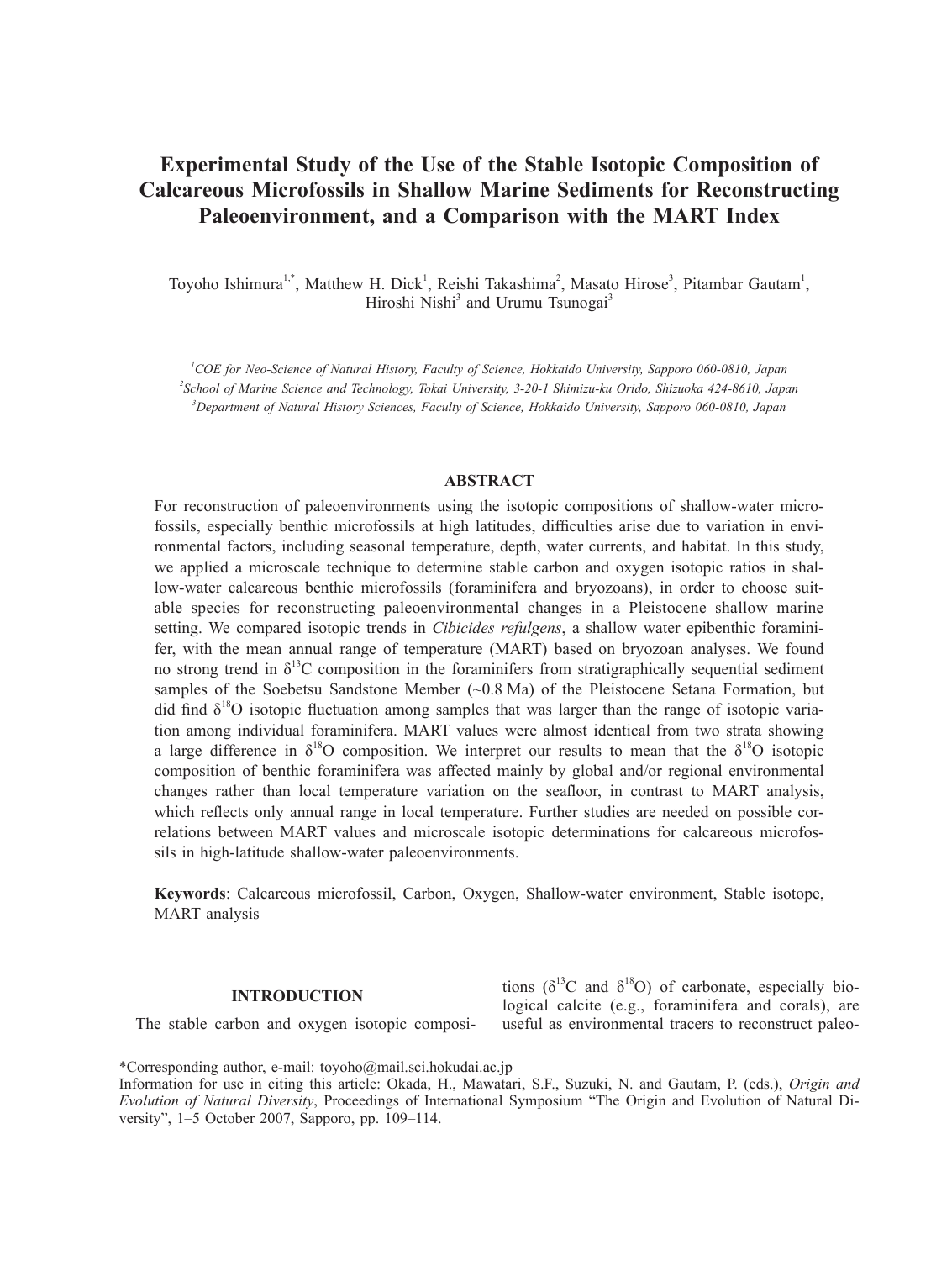climates. However, evaluation of temperature fluctuation from the microfossil record is difficult in shallow-water environments, especially at high latitudes, for several reasons: seasonal and diurnal variations in temperature are larger than in deep water; ecological differences between individuals affect their isotopic compositions; and variation due to ocean currents is complicated. In situations where stable isotope analyses are unreliable, a proxy technique recently developed with bryozoans to estimate mean annual range of temperature (MART) [1] may provide information about paleoseasonality. In cheilostome bryozoan colonies, zooid size varies ecophenotypically with water temperature; the colder the water, the larger the zooids. This means that the greater the annual variation in temperature, the more variability there will be in zooid size within a colony. MART analysis measures the mean coefficient of variation among colonies of a bryozoan species in a particular environment and uses this to estimate the paleo-MART.

The aims of this study were as follows:

(1) To understand the microscale isotopic variability of shallow water calcareous microfossils using a microscale isotopic-analysis technique developed by Ishimura et al. [2].

(2) To determine reliable temperature and/or environmental indices in this shallow water environment by using calcareous benthic microfossils.

(3) To clarify whether the stable isotopic compositions of benthic foraminifera and bryozoans give estimates of trends in paleotemperature also reflected in MART values measured for bryozoans in a mid-Pleistocene deposit.

If we can use isotopic variation in foraminifera to validate the usefulness of MART as a paleoclimatic index, we then can justify the use of MART values in shallow depositional environments. It is noteworthy that neither isotopic compositions nor MART values indicate absolute paleotemperatures. Trends in changes in isotopic values can reflect warming or cooling of the environment. MART values provide a measure of degree of seasonality, such as temperate versus polar/tropical conditions. Similarly to isotopic values, a trend of change in MART values can indicate a change in climate.

## **MATERIAL AND METHODS**

#### **Material**

We collected stratigraphically sequential samples of sediment, and of pebbles and macrobenthic fossils (mostly bivalve shells) encrusted by bryozoans, from the Soebetsu Sandstone Member in the Soebetsu Section (middle Pleistocene,  $\sim 0.8$  Ma) of the upper Setana Formation [3–5] at Kuromatsunai (Figs. 1, 3), SW Hokkaido. We washed and dried the bryozoan-encrusted pebbles and macrobenthic fossils, and sorted foraminifera and bryozoans from the sediment samples.

#### **Stable isotope determination**

Using an analytical method [2] that determines the stable carbon and oxygen isotope ratios in minute amounts  $(< 10 \mu g$ ) of calcite, we determined the isotopic compositions of individual foraminifera and



**Fig. 1** Map of Hokkaido Island, Japan, showing the location of Kuromatsunai, where samples were collected from deposits of the Setana Formation.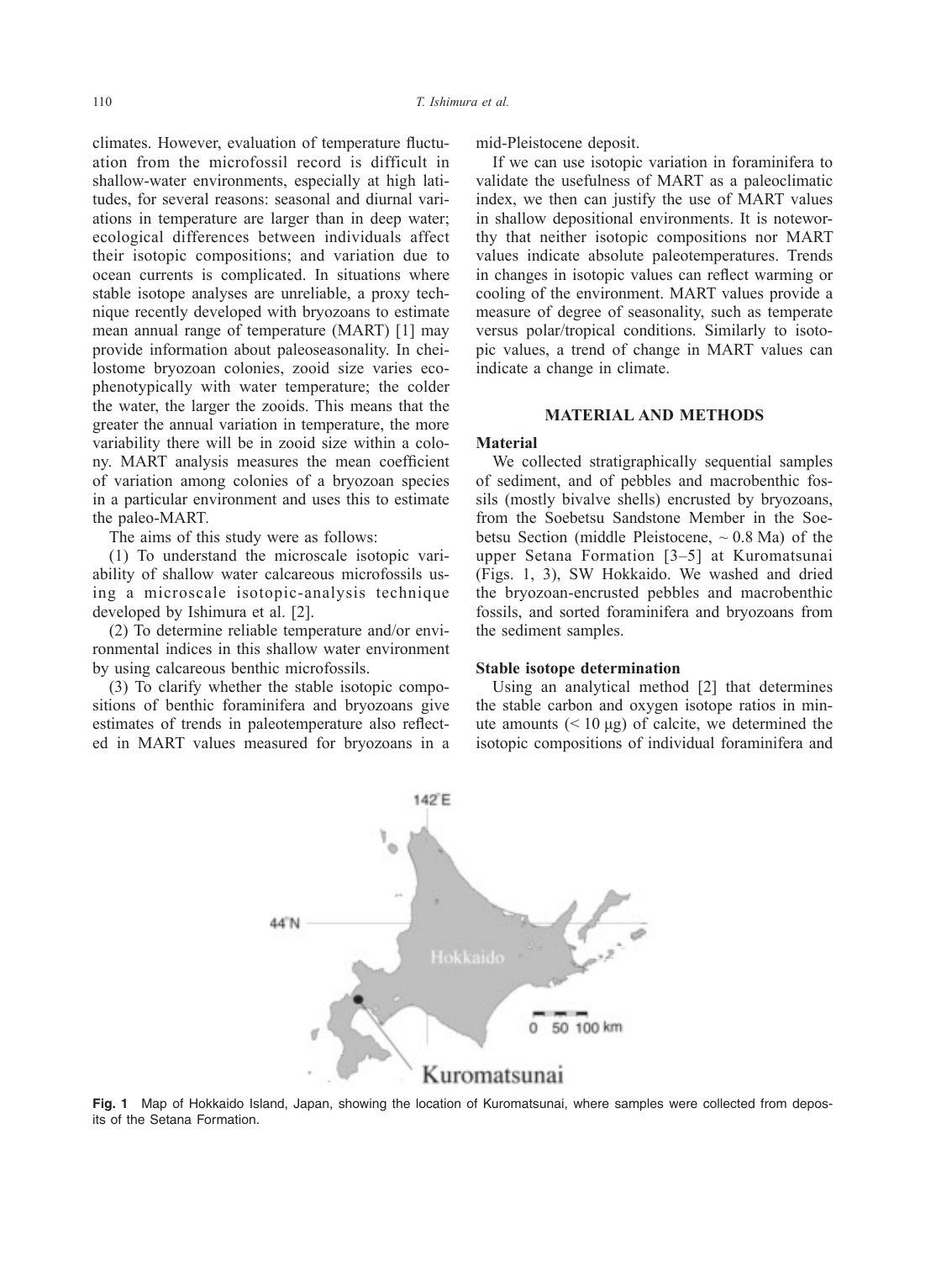fragments of bryozoan colonies. Some foraminiferan species initially showed large individual variation in isotopic composition, which is affected by multiple factors in shallow-water environments. Therefore, we conducted preliminary measurements to determine the species with highest homogeneity in isotopic composition for comparison with MART values. We also measured the isotopic composition for one species of bryozoan, *Microporina articulata*, chosen for analysis because detached internodes of this branched, flexible, erect species were common in most of the sediment samples (this species was reported from the Setana Formation over seventy years ago [6]). For isotopic analysis, we carefully chose internodes for which microscopic observation showed no secondary addition of carbonate. For one of those internodes, we measured the isotopic composition of the outer wall and the freshly exposed (by cutting) inner wall to check for differences.

# **MART analysis**

Bryozoans from the sediment samples were too

few to provide the recommended [1] five colonies per species. We utilized a modified method called SL-MART (specimen-limited MART, described in ref. [7]) for the Soebetsu samples. Even then, there was sufficient bryozoan material to perform SL-MART analyses for only two of the strata that gave oxygen isotopic values divergent from one another (SOE017 and SOE023, the latter inferred to have a low value from measurements of adjacent strata SOE022 and SOE024). We also conducted standard MART analyses of two species (*Porella concinna* and *Escharoides hataii*) from specimens collected from the Nakasato Conglomerate Member in the nearby Utasai (Kokemushi Paradise) Section of the lower Setana Formation [5, 7].

## **RESULTS AND DISCUSSION**

### **Stable isotopes**

Though the isotopic dispersion (i.e., variation) in several foraminiferan species was as great as or greater than that which reflects warm-cool environ-



**Fig. 2** Stable oxygen and carbon isotopic dispersions of calcareous microfossils collected from SOE039 (the sample horizon is shown in Fig. 3) with 1-sigma standard deviations (bars). Analytical values (circles) are from analyses of single individuals of benthic and planktonic foraminifera, and of separate internodes of the bryozoan *Microporina articulata*.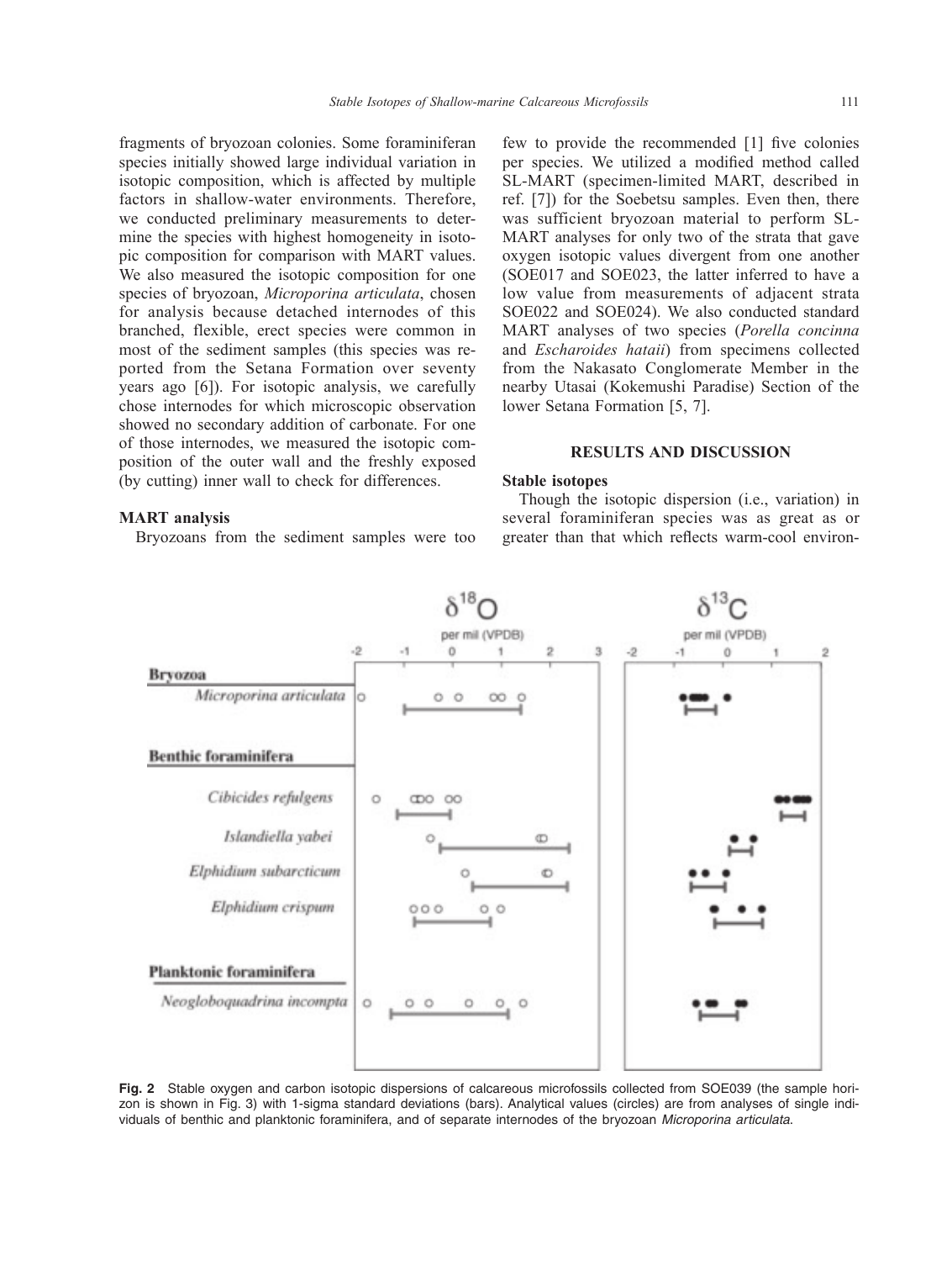mental changes (i.e., the "noise" was equal to or greater than the "signal"), the benthic foraminifera *Cibicides refulgens* showed less heterogeneity in individual isotopic composition than the other species examined (Fig. 2). Inter-individual variation in the bryozoan (*Microporina articulata*) was as pronounced as in the most heterogeneous foraminiferan species studied. In addition, we found a large difference (1.3 per mil) in the  $\delta^{18}$ O values between the inner and outer walls of a single internode of this species.

*Cibicides refulgens* initially showed the least heterogeneity in individual isotopic composition, and we analyzed multiple specimens (one or three individuals per measurement) of this species from each sample to clarify the isotopic dispersions and average values of isotopic composition. We found  $\delta^{18}O$ isotopic fluctuation among samples that was larger than the range of isotopic variation among individual foraminifera (Fig. 3) in some of the samples. That is, the best-fit curve through the  $\delta^{18}O$  sample points ranged from around  $+0.4$  per mil (SOE055) to



**Fig. 3** Column (left) of the Soebetsu Sandstone Member in the Soebetsu Section [5], corresponding sample numbers (center), and variation in the stable oxygen and carbon isotopic compositions of *C. refulgens* (right). Larger and smaller circles indicate 3-individual and 1-individual measurements, respectively. Gray line was fit to both the  $\delta^{18}$ O and  $\delta^{13}$ C values; single low value of  $\delta^{18}$ O for SOE040 was ignored. For both sets of values, dashed lines connect weighted averages.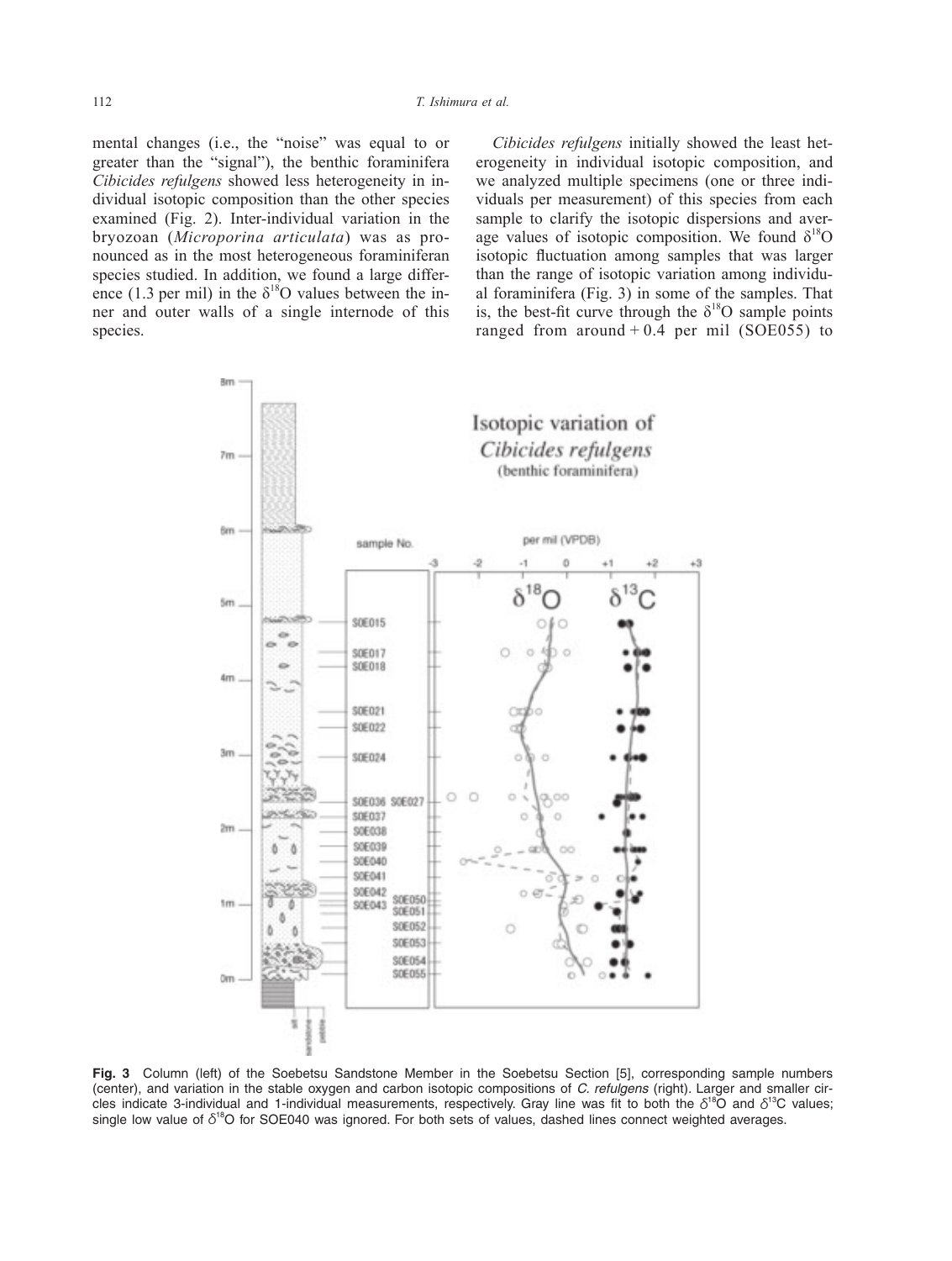−1.1 per mil (SOE022), whereas some samples like SOE018, 022, 053, and 054 show much narrower dispersions. The larger isotopic dispersions in other samples (e.g., SOE17, 39, 41, 52 and especially SOE036 in condensed section) may have been influenced to a greater or lesser extent by the reworking of sediment, invisible carbonate contamination, and/ or local environmental factors.

In general, the  $\delta^{18}O$  values of benthic calcareous shells are significantly affected both by local temperature variation (seasonal changes and depth variation) on the seafloor and by global changes in  $\delta^{18}O$ values in seawater that are controlled by polar ice volumes. We interpret the trends evident in the  $\delta^{18}O$ values of *C. refulgens* to primarily reflect the latter, for several reasons. First, the  $\delta^{18}$ O fluctuation in *C*. *refulgens* shows a magnitude and trends similar to regional and/or global warm-cool fluctuation previously found at the same locality [8] using other proxies (Fig. 4). Furthermore, many benthic fora-



**Fig. 4** Comparison of the δ<sup>18</sup>O trend observed in this study with the paleoenvironmental reconstruction proposed by Nojo and Suzuki [8].

|  |  |  |                                                                        |  |  |  | Table 1 MART values estimated from fossil bryozoans from the Soebetsu River and Utasai (Kokemushi Paradise) Sec- |  |
|--|--|--|------------------------------------------------------------------------|--|--|--|------------------------------------------------------------------------------------------------------------------|--|
|  |  |  | tions, Kuromatsunai, SW Hokkaido, Japan (Table adapted from ref. [7]). |  |  |  |                                                                                                                  |  |

| Locality           | <b>Formation</b><br>(Age)                   | <b>MART-analysis</b><br>Type | Sample No.      | <b>Species</b>                         | Calculated<br>MART $(°C)$ | Average<br>MART $(^{\circ}C)$ |  |
|--------------------|---------------------------------------------|------------------------------|-----------------|----------------------------------------|---------------------------|-------------------------------|--|
| Soebetsu River     | Upper Setana<br>$(0.6 \sim 1.0$ Ma)         | SL-MART                      | Stratum SOE-017 |                                        | 8.9                       |                               |  |
| Soebetsu River     | Upper Setana<br>$(0.6 \sim 1.0$ Ma)         | SL-MART                      | Stratum SOE-023 |                                        | 8.2                       |                               |  |
| Kokemushi Paradise | Lower Setana<br>$(1.0 \sim 1.2 \text{ Ma})$ | Standard                     | __              | Porella concinna<br>Escharoides hataii | 11.5<br>11.9              | 11.7                          |  |